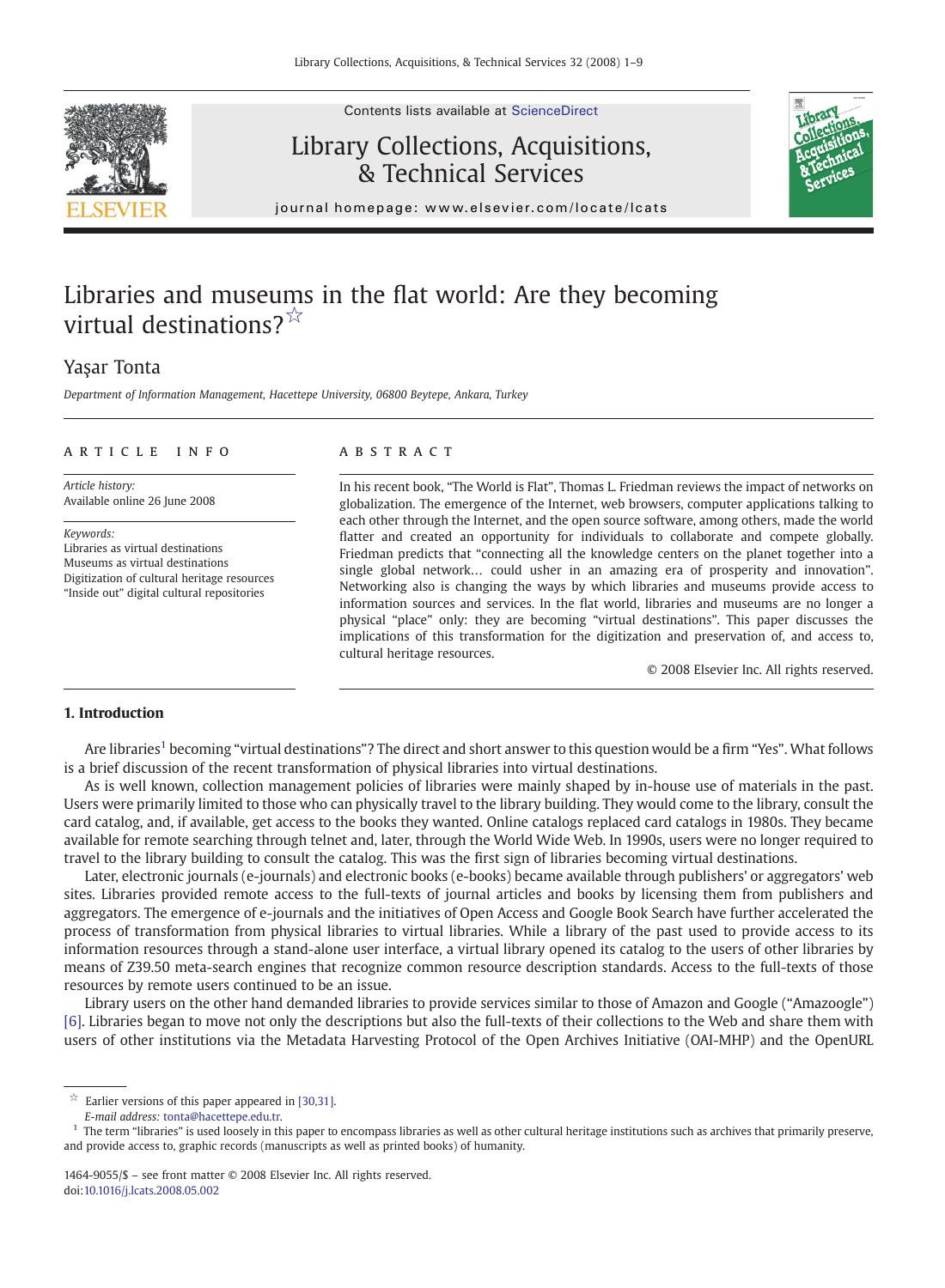standard. Moreover, they opened their collections to the spiders of commercial search engines such as Google so that information sources owned by libraries can be discovered and used by more people including their own users. Such initiatives as OCLC's Open WorldCat Libraries, Google Scholar, Google Book Search and Yahoo! Subscriptions are increasingly transforming libraries into virtual destinations.

#### 2. Where's the library?

It can be argued that that just because some information sources are accessible through the Internet does not make libraries virtual destinations. The physical library still performs important functions as a place to gather, to learn, and to get free access to the Internet. Metaphors such as "Library is the heart/brain of the university" emphasize the physical library as a "place". The late American author and historian Shelby Foote defined the university "as a bunch of buildings gathered around the library". Although each campus may have a university library building at its center, it is getting more difficult to identify where exactly the library is on campus. Kohl [\[15\]](#page-7-0) suggests that the library can no longer be characterized by its building only: the contents and services offered by the library are more important. Yet, the contents of a library (e.g., e-journals, e-books, and open access government publications) are increasingly becoming available outside the library building. Users can get networked access to those sources from publishers' web sites. Kohl [\[15\]](#page-7-0) emphasizes the fact that this transformation is not limited with the collections: functions such as reference services and user training are being redefined outside the "library-as-a-place" metaphor.

Even though the emphasis on library buildings may still be dominant across campuses, such metaphors do not change the fact that libraries are increasingly becoming virtual destinations. For example, statistics gathered by the Association of Research Libraries (ARL) from 123 large university libraries in the United States clearly show this trend. Member libraries experienced a 16% decrease in the number of borrowed books in recent years, 29% decrease in reference questions, and 49% decrease in in-library use of materials [\[18\]](#page-8-0), p. 10). While the University of California Libraries loaned more than 6 million books in the 2000–2001 academic year, this figure was almost halved in the following 4 years.<sup>2</sup> Similar trends have been observed in the university libraries worldwide.

Decreases in numbers of users physically visiting libraries, asking face-to-face reference questions, or attending user training sessions should not be interpreted to mean that the overall use of library collections has also decreased correspondingly. On the contrary, the overall use has increased tremendously since library collections became, at least in part, accessible through the Web. Users were no longer required to make a visit to the library to make use of collections and services. They viewed and downloaded more articles and books simply by visiting the library from afar as a virtual destination using their desktops, laptops or even mobile phones through wired/wireless connections.

Libraries seeing this trend as an opportunity have increased the number of licensed databases, e-journal and e-book packages that are available for remote use. Similarly, they developed electronic document delivery, electronic reference and electronic reserve services for remote users. Members of ARL spend, on the average, one third of their acquisition budgets for electronic information sources. Some spend even more (e.g., more than 50%). Some 270 million dollars were expended by 100 ARL members to provide online access to electronic journals in the 2003–2004 academic year ([\[17\],](#page-8-0) p. 20).

#### 3. The rise of the library as a virtual "place"

Some librarians may be worried that users visit libraries less frequently. Yet, there is no reason to believe that users who are able to get networked access to information sources and services would complain much about that. It is probably not very realistic to think that users would complain about libraries being virtual destinations, especially if they can get access to collections and services on a 7/24 basis. On the contrary, they get "instant satisfaction". As is the case in the online banking industry, it is much cheaper to use information sources and services remotely than in-house, face-to-face use in the library. Limited resources of libraries do not get bogged down. Think about the queues in front of reference desks, online catalog terminals, and so on. Furthermore, instant satisfaction comes from users' being able to renew their books borrowed from the library through their mobile phones or to conduct online searches on library databases and to download, say, their favorite music on to their Blackberries for instant playing. In short, these developments should not necessarily be interpreted as something to worry about.

Perhaps one might think that it is neither appropriate nor fair to compare libraries as non-profit institutions with commercial banks. As we emphasized at the beginning, library as a place performs crucial societal functions. The transformation of libraries into virtual destinations does not lessen their value to the society, though, just as banks providing round the clock access to customers' accounts and banking services do not get less good treatment. Users would value libraries even more if sources and services being accessed remotely are as good as those provided in-house, especially during off hours. The traditional "one sourceone user" approach is not valid for networked access to library resources: more than one user can get access to the same e-journal article simultaneously at any given time and download it.

The availability of remote access decreases the number of users physically visiting libraries and the number of reference questions [\[5\].](#page-7-0) Users who do not physically visit libraries are now on the network, of course. Libraries are therefore in the process of transferring some of their services to the web environment (e.g., digital reference services) so that users can use online reserve collections, ask reference questions via electronic mail, take a virtual tour of the library facilities and collections, and review

<sup>2</sup> See University of California Library Statistics. <http://www.slp.ucop.edu/stats/>.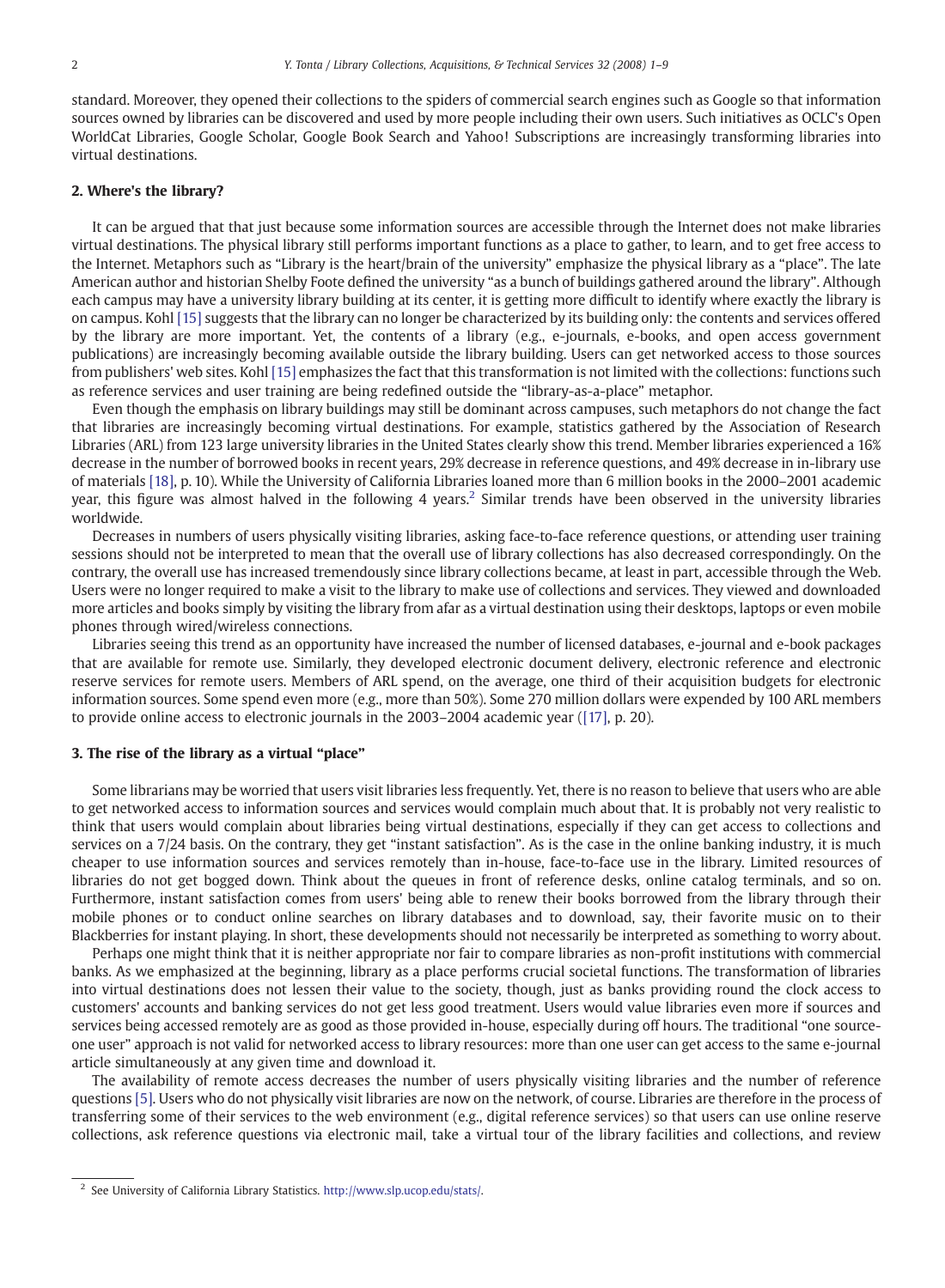tutorials in their own pace from their homes, dorms or labs without putting up with lines. Instead of worrying about libraries becoming virtual destinations, librarians should strive to transfer their sources and services into the network environment as much as possible. "Our users expect simplicity and immediate reward and Amazon, Google, and iTunes are the standards against which we [libraries] are judged. Our current systems pale beside them" ([\[32\],](http://libraries.universityofcalifornia.edu/sopag/BSTF/Final.pdf) p. 7).

As emphasized in a recent report prepared for the Library of Congress, "[t]oday's research library… reflects only a small portion of the expanding universe of scholarly information. The library is not the first or only stop for many information seekers. Search engines are the favorite place to begin a search …" ([\[3\]](#page-7-0), p. 26). Through search engines such as Google or Yahoo!, users can conveniently get access to several online sources and services provided by institutions other than libraries. If satisfied, they may not even want to visit the library web sites as virtual destinations any more, let alone visit the physical library buildings. Developments in the process of transformation of libraries and museums into virtual destinations are discussed in more detail below.

#### 4. Libraries in the flat world

Thomas L. Friedman, a New York Times columnist, published a book last year with the catchy title of The World is Flat: A Brief History of the Globalized World in the Twenty-First Century [\[11\].](#page-7-0) In his book Friedman discusses convincingly how fiber optic cables, networks, satellites and the Internet flattened the world and made it possible for people as well as companies from different continents to communicate, cooperate and compete globally. What he means by "flattening of the world" is as follows: "…we are now connecting all the knowledge centers on the planet together into a single global network, which – if politics and terrorism do not get in the way – could usher in an amazing era of prosperity and innovation" [\(\[11\]](#page-7-0), p.8).

Friedman reviews the impact of 10 "flatteners" that gave way to globalization. The most important flatteners were the outcome of recent developments in the information world. The first flattener was the availability of Microsoft Windows operating system for personal computers which offered a universal graphical user interface "to look at the world through". The second one was the development of the web browser Netscape Navigator in 1995 that made the world flatter, enabling users to view web pages no matter where the page is located. The third one was the development of the workflow software and standards that enabled different applications running on different computers to talk to one another. These three flatteners together made it possible for individuals and groups to make use of the remaining seven flatteners (open sourcing, outsourcing, offshoring, supply-chaining, insourcing, informing, and the "steroids") [\(\[11\]](#page-7-0), p.  $48-172$ ).<sup>3</sup>

As Friedman emphasizes, such flatteners as the World Wide Web, Netscape Navigator and the open (free) source software enable users to get networked access to information centers on a global scale and share information sources regardless of where they are located. In other words, the "death of distance" in the flat world also facilitates the transformation of libraries into virtual destinations. For instance, users looking for Friedman's book in the University of California Libraries union catalog Melvyl (melvyl.cdlib.org) discover that, in addition to 13 printed copies and CD's of the book available in different campus libraries scattered all over the State of California, the full-text of Friedman's book is available online. Even though libraries own printed copies of the book to borrow, University of California Libraries suddenly become a virtual destination for many users entitled to download the full-text of Friedman's book remotely through the network. Those users do not have to visit the campus libraries for Friedman's book any more. Nor do they have to deal with renewing or returning the book.

On the other hand, the distance is not dead, at least not yet, for users who cannot get access to the full-text of Friedman's book through their library web sites. Libraries not offering online access to the book in question are not virtual destinations yet from the users' point of view. Yet, library catalogs should provide information about Friedman's book even if it is not owned locally. For instance, rather than the library catalog reporting back to the user that the book is not in the local collection, its bibliographic information can easily be obtained from Amazon or Google, thereby giving the user a chance to order it. Better, the library catalog might offer several options to the user ("we don't have it yet but we can buy its electronic copy immediately for you from online book stores, if available,"; "we can order its printed copy for you"; "we can get it for you via interlibrary loan"; "we don't have the book yet but here are some reviews, the full-texts of which can be accessed from our e-journal collection"). Online catalogs providing such useful help to their users are scarce.

Most libraries do not currently act on the basis of the requirements of the "flat world". Rather than informing the user of the availability of several choices by simply consulting networked sources automatically, library catalogs simply report back to the user "zero result". On the other hand, Amazon provides detailed information about the book in question ranging from the book's table of contents to searching "Inside the Book" (and reading a certain part of it online), from reviews by the users who bought the book earlier to a concordance and text statistics. Should the user decide to buy the online copy of the book, s/he can immediately download the full-text and start reading. Similarly, users searching for Friedman's book on Google can get access to several articles and reviews about the book including those published in the New York Times, New York Review of Books and Wired, publisher's (Farrar, Straus and Giroux) introduction, a Wikipedia article, author's web site and information about author's other books. Users can even view the video of an interview with the author from the NTVMSNBC television's web site [\[29\]](http://yunus.hacettepe.edu.tr/~tonta/yayinlar/tonta-ab-2006-bilgi-yonetiminde-son-gelismeler.pdf).

 $3\,$  We do not aim to discuss the impact of all flatteners or summarize Friedman's book, which is a thought-provoking reading. The book provides an opportunity to review the recent developments from Friedman's liberal viewpoint and to reflect on their impact on the information world.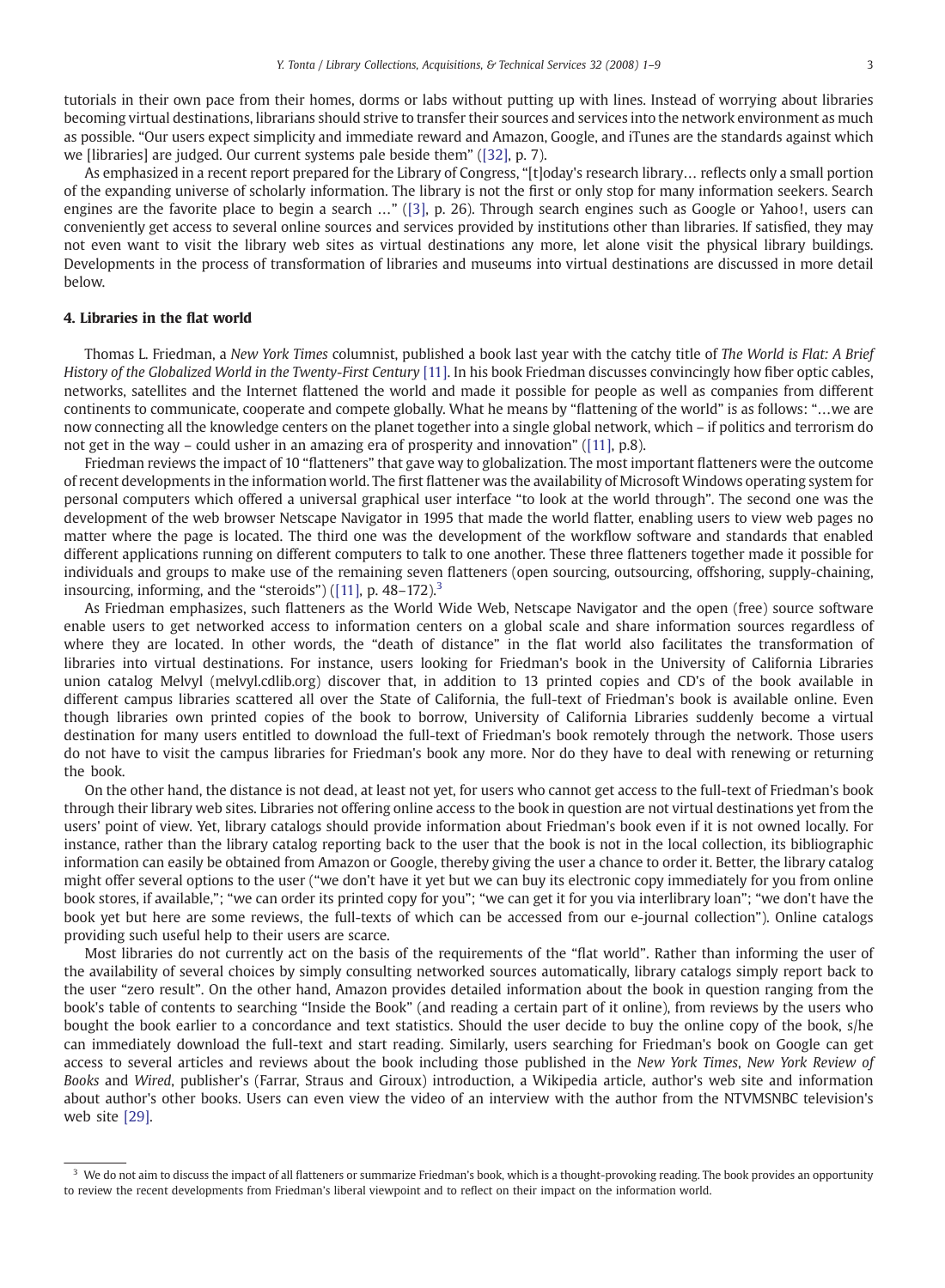#### 5. Amazoogle

Amazon is the largest online bookseller of the world. Google search engine answers some one billion queries every day. Google and Amazon are among the most frequently visited virtual destinations. Compared with the detailed information about books that these two virtual destinations offer, library catalogs provide next to nothing. Very few library catalogs submit unsuccessful searches automatically to Amazon or Google to inform users [\[6\]](#page-7-0). If libraries fail to offer as much information about books and other materials as Amazon, users may no longer consider libraries as virtual destinations. As library catalogs produce "zero results" with no alternative choices, users may give up visiting library web sites forever, making them obsolete.

Libraries have to work hard to "deserve" being virtual destinations. Most libraries in the past operated on the basis of "take it, or leave it" approach. Users had to visit the library building in order to get access to sources and services because there was no other alternative. Things have changed quite dramatically, though, with the emergence of the World Wide Web and the availability of a wide variety of information sources through the Internet. Libraries are now challenged by other information providers that offer round the clock networked information services. Libraries are no longer the only choice in the flat world. They are challenged by many non-profit as well as commercial entities providing web-based information services. Library catalogs therefore need to be revamped in the new resource discovery environment [\[8\].](#page-7-0) Otherwise, users can easily "take their business elsewhere" and switch to competitor's services. Calhoun [\(\[3\],](#page-7-0) p. 19) makes a number of suggestions to improve the users' experience with library catalogs. Among them are:

- Enrich the catalog with services and data;
- Federate discovery and delivery of books, journals, and journal articles;
- Link the user to full-text whenever possible;
- For items that cannot be delivered instantly, offer a range of unmediated, quick delivery options;
- Push library metadata and links out to course Web pages and portals;
- Take advantage of e-commerce functions to serve non-members of the library community.

Dempsey [\[6\]](#page-7-0) calls this era as the "Amazoogle" age and emphasizes that libraries should provide networked access to information sources and services as much as Amazon or Google does. The Amazoogle approach provides both centralization and distribution from the users' point of view. For example, users can perform a single search on the Open WorldCat catalog, developed by OCLC in cooperation with Google, and locate which OCLC member libraries throughout the world own the requested source(s). The prerequisite for this is that libraries need to move their records to the Open WorldCat catalog so that their metadata will be exposed to major search engines. The Google and Yahoo! search engines also list the records of OCLC member libraries through what is called the "Find in a Library" feature. Therefore, one way to make millions of Google and Yahoo! users aware of what your library can offer is to add your records to OCLC's Open WorldCat catalog.

On the other hand, the Amazoogle approach requires not only metadata but also the full-texts of information sources to be available through the World Wide Web. The OAI-PMH<sup>4</sup> compatible metadata of libraries can be harvested by the crawlers of search engines such as Google Scholar or OAIster, and the full-texts of those sources can be accessed via the OpenURL<sup>5</sup> standard. Currently, more than 100 libraries opened their collections and databases to the crawlers of Google Scholar (scholar.google.com), thereby opening their resources to potentially a much wider user group [\[29\].](http://yunus.hacettepe.edu.tr/~tonta/yayinlar/tonta-ab-2006-bilgi-yonetiminde-son-gelismeler.pdf) Similarly, Google's Book Search (books.google.com), developed in cooperation with publishers as well as some large US libraries, offers full-text search on books.

It is exciting to think of all the knowledge centers in the world connected to the Internet, as Friedman emphasized. Yet, apart from some innovative applications, not all libraries are connected into, nor are their contents accessible through, a global network. Moreover, various services offered by libraries also need to be accessible through the network. With reference to Friedman's "flat world", Dempsey [\[7\]](#page-7-0) describes the transfer of library resources and services to the World Wide Web as "flattening the library and turning it inside out".

#### 6. Inside out Library

Lorcan Dempsey coined the term "inside out library". What he means by "turning libraries inside out" is that "the library needs to be where the user is – on the network" [\[7\].](#page-7-0) He points out that the network has changed the information seeking and learning behaviors of users [\[9\]](#page-7-0). In the flat world users consult the network first when they do research. Dempsey maintains that the impact of networking technology on research and learning will be more profound than its impact on library systems and services. As users are increasingly on the network, libraries should develop networked services to support users' workflows<sup>6</sup> and integrate contents and services to users' network environment. To do that, libraries should take what is available "inside" the library buildings (resource environment, including related services) "out" to where the users are -the network (user environments). The resource environment includes, among others, library catalogs, abstract and index databases, digitized collections, full-texts of licensed information sources, institutional archives, virtual reference, electronic reserve and electronic document delivery services. The

<sup>4</sup> For the definition of the Protocol for Metadata Harvesting of Open Archives Initiative, see [\[24\].](#page-8-0)

<sup>5</sup> For the OpenURL standard, see [\[23\]](#page-8-0) for more information on OpenURL and its applications, see [\[33,1\].](#page-8-0)

 $6\,$  In addition to user "workflow", Dempsey [\[7\]](#page-7-0) mentions user "learnflow", "commuteflow", "lifeflow", and "research flow", each of which requires users to get access to information sources and services.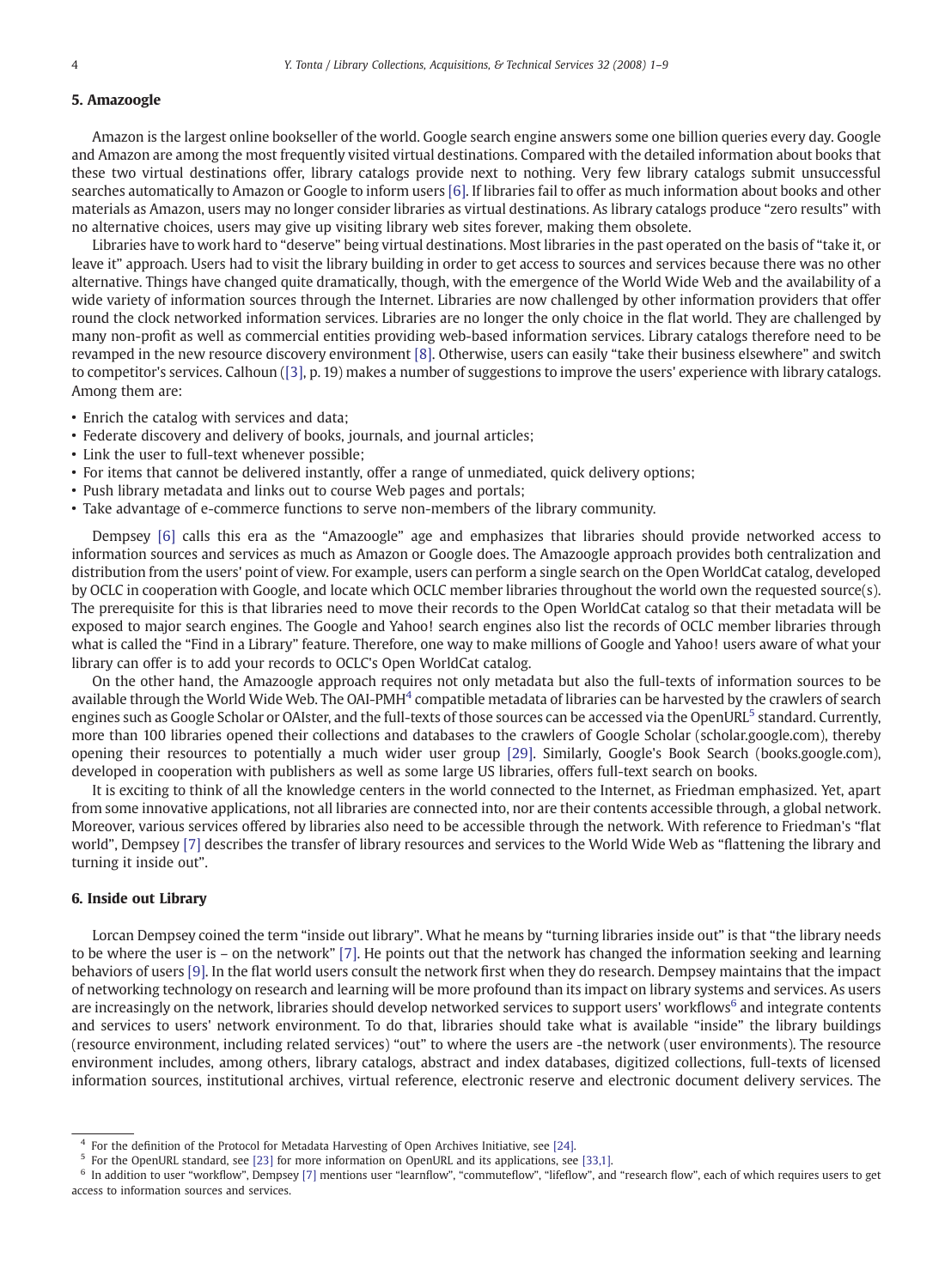user environments also include a wide variety of resources: personal collections, personal digital assistants (PDAs), learning management systems, campus portals, course materials, textbooks, lab books, reading lists, and so on [\[7\]](#page-7-0). Users need library resources and services in their daily workflows to complete a number of tasks ranging from preparing reading lists and creating personal collections to getting access to the full-texts of resources and asking reference questions. The traditional approach to satisfy users' needs was to have the user come to the library whereas the approach preferred in the flat world is to have the library to become an integral part of the users' environments on the network to support their workflows. This is exactly what "inside out library" is all about.

It is certainly not easy to materialize the "inside out library". For a successful "flattening", the library has to be effective systemwide by consolidating data, services and innovations in an organization. The library should be able to work with different platforms in each user envrionment and combine these platforms effectively. User platforms range from sophisticated computer/mobile phone hardware/software (e.g., PDAs or Blackberries) to learning management systems (e.g., WebCT, Blackboard) or personal reference managers (e.g., EndNote) that run on this hardware and infrastructure. The value of libraries will be measured by how effectively they become part of users' workflows [\[7\]](#page-7-0).

Libraries as virtual destinations can be regarded as a crucial component of the "inside out library" concept. The existing model of each library creating its own "vertical silos" cannot be sustained. In order for libraries to transform themselves into virtual destinations, they need to "overcome fragmentation caused by vertical silos" [\[6\].](#page-7-0) This fragmentation can be overcome by developing deep cooperation not only between the library and the organization in which it operates but also between other organizations and third-party information providers.

Libraries as virtual destinations need to be "one stop shops", not "one shop stops". For this, they need to enrich their network accessible resources and services and create OAI-PMH compatible metadata that can be harvested by the crawlers of search engines such as Google Scholar or OAIster. They should offer access not only to their own sources and services but also function as a gateway to get access to licensed databases, third-party information services, and electronic document delivery services. The existing rather slow processing workflow of library materials should be changed from "'Acquire-Catalog-Put on Shelf' to 'Acquire-Put on Shelf with existing metadata-Begin ongoing metadata enhancement process through automated query of metadata sources'" ([\[32\],](http://libraries.universityofcalifornia.edu/sopag/BSTF/Final.pdf) p. 26). Users would then be hooked to the library web sites as virtual destinations rather than shying away to competitive services. Libraries that cannot function as efficient as competition are likely to be bypassed and ignored in the flat world.

#### 7. Museums in the flat world

Libraries are important cultural heritage institutions in the world. So are museums. What is said above for libraries is valid to a great extent for museums as well (e.g., "inside out museums", "museums as virtual destinations"). Museums, too, are faced with several challenges in the flat world. The increasing amount of content which needs storage areas, fragile objects, geographically disperse museum buildings, travel costs, and natural hazards are among them [\[4\]](#page-7-0).

Museums wish to make users aware of what they own in the sense that libraries do by turning their insides out. Using OAI-PMH protocol mentioned earlier, several museums made their metadata of cultural heritage information resources harvestable by search engines [\[28\].](#page-8-0) Virtual museums "allow the user to experience the content of the museum virtually, i.e., in a place or time physically separate from the museum…by digitizing the content of the museum." This will allow the user "to view or study any part of the museum content at any time, from any place [\[12\].](#page-7-0) The Virtual Museum of Canada ([www.virtualmuseum.ca\)](http://www.virtualmuseum.ca) and the Online Archive of California ([www.oac.cdlib.org](http://www.oac.cdlib.org)) can be given as examples of virtual museums offering hundreds of thousands of images and interactive games, and hosting virtual exhibitions.

Digitization poses more questions for museums than it does for libraries and archives. While libraries preserve primarily the printed and graphic materials for future generations, museums collect 2D and 3D objects with scientific, artistic, architectural and cultural value. Scientific and cultural heritage materials preserved by libraries usually have more than one copy distributed worldwide through different libraries. Yet, museums usually deal with unique objects including 3D ones (e.g., pictures, sculptures, installations, and so on). They host not only individual museum pieces but also one-off exhibitions which may never be displayed again. There are also archeological sites, buildings, crafts and customs that need to be preserved as part of cultural heritage.

How could museums preserve such exhibitions, sites and artifacts? Hemminger, Bolas and Schiff [\[12\]](#page-7-0) developed a methodology to capture "a record of an exhibit for archival purposes and for communication between curators, and for the design of virtual (never physically implemented) exhibits and pieces based on actual pieces and settings". Digitization of the exhibition is one way to do that. Even though the objects may not be preserved, a digital record of the exhibition can at least be preserved. This record can contain the digitized copies of 2D and 3D objects placed on the museum walls or floors.

Digitizing 2D and 3D objects and distributing them over the network is a more challenging endeavor. Think of a sculpture, say, Michelangelo's David. Digitizing its 3D representation takes about 500GB storage space and requires special software to view [\[12\]](#page-7-0). Supposing that all the copyright and distribution issues are resolved, it is currently difficult with limited bandwidth to deposit its digital copy and make it available over the network. Nonetheless, some encouraging digitization initiatives have been carried out. The web site of the Digital Archive Network for Anthropology and World Heritage (dana-wh.net) is "dedicated to the access, presentation, and preservation of material objects that represent human cultural and biological heritage worldwide." It is a network of a distributed, interoperable databases including not only descriptions but also 2D images of artifacts and fossils as well as 3D models thereof. "The 3D models are digital surrogates of actual specimens that can be manipulated and viewed from all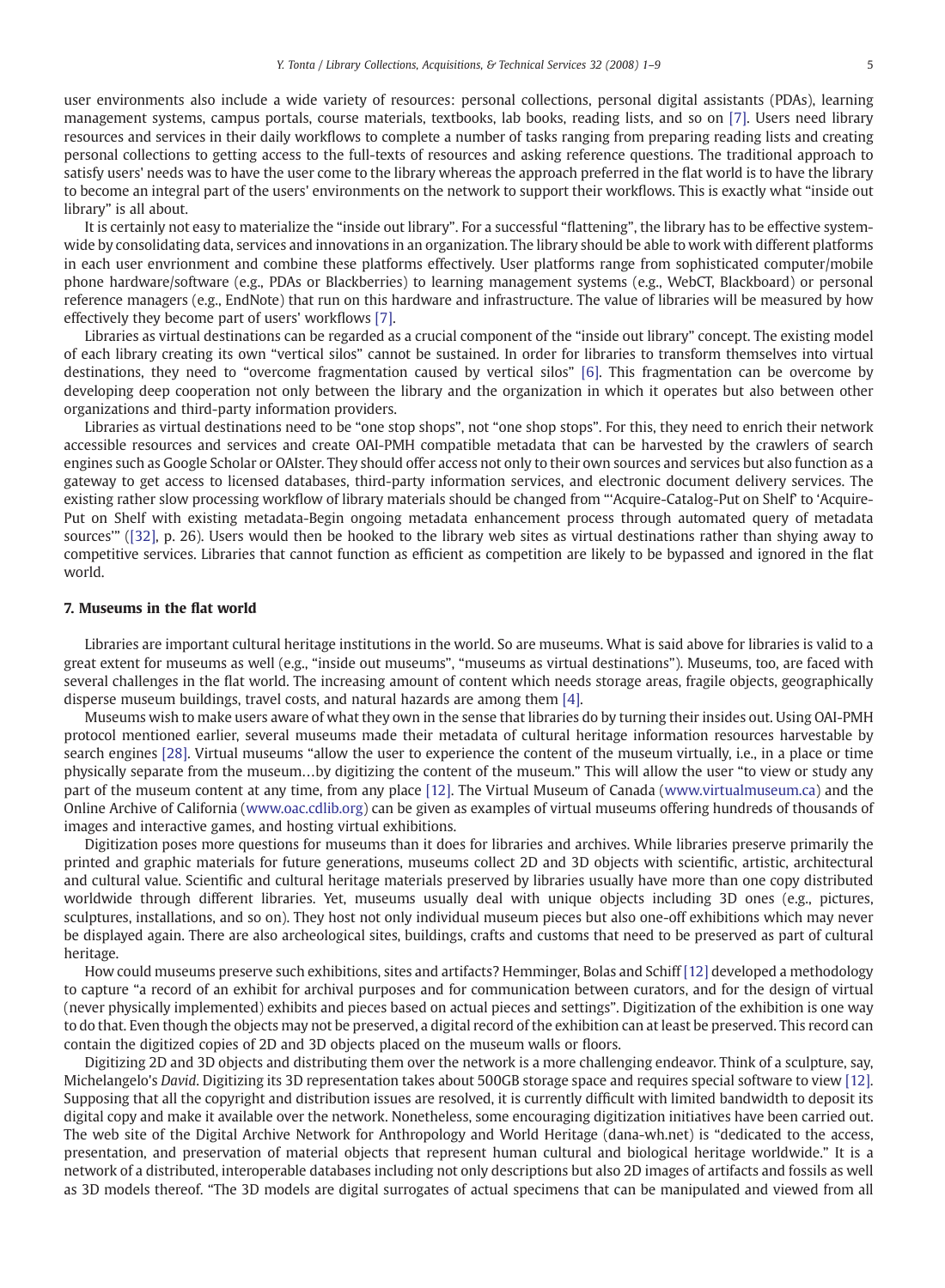angles, and are sufficiently precise to allow for a wide range of detailed measurements and analyses." Special software (Java3D) is needed to view 3D models of fossils and artifacts.<sup>7</sup>

Museum objects have two distinct types of users: general public and the researchers. The digitization requirements are quite different for the two types of users. While general public may be satisfied with a digital replica of a certain picture or sculpture, a researcher may wish to review it more closely, measure it, be able to view it from different angles, and so on. Lynch [\[20\]](#page-8-0) points out that those who digitize the cultural heritage objects (e.g., researchers) usually have very little contact with those who use them for educational purposes (e.g., curators, museologists, etc.).

### 8. Preservation of, and access to, the cultural heritage in the flat world

Intellectual and artistic works, performances, and other creative productions of human beings – which can be defined as culture – get forgotten as time passes, unless they are recorded. Recorded objects have longer lives but they "inevitably decay" [\[19\]](#page-8-0). As Clark et al. [\[4\]](#page-7-0) emphasizes, "[a]ccess to, and preservation of, the physical remains of human cultural and biological heritage are essential for an informed society." As a society we are "becoming increasingly dependent on digital artifacts to represent our cultural and artistic heritage" [\[26\]](#page-8-0).

As the examples given earlier show, information and communication technologies (ICT) along with distributed databases provided an opportunity to open up the contents of libraries, archives and museums containing cultural heritage materials. Several nations as well as non-profit and for-profit institutions invested considerable amount of money to provide access to such repositories through the Web. Zorich [\[34\]](#page-8-0) reviewed the issues in relation to the sustainability of digitial cultural heritage initiatives in the United States. The US Congress set aside some 100 million dollars in the year 2000 and designated the Library of Congress to develop a program to preserve digital information for future generations. The US-based National Initiative for Networked Cultural Heritage (NINCH) produced a "Guide to Good Practice in the Digital Representation and Management of Cultural Heritage Materials".<sup>8</sup> In 2003, UNESCO adopted a charter on the preservation of digital heritage [\(\[10\],](#page-7-0) p. 16–17).

#### 9. "Born digital"

Preserving "born digital" scientific and cultural heritage materials is also a challenge. A study conducted a few years ago by two professors at the University of California at Berkeley estimated that some 5 exabytes<sup>9</sup> (approximately 10<sup>18</sup> bytes) of new information was produced in 2002. An overwhelming percentage (92%) of this new information was stored on magnetic media. In a different study carried out by IDC, the "sizing of the digital universe–information that is either created or captured in digital form and then replicated in 2006" was estimated as 161 exabytes and a six-fold growth was forecast in 4 years, thereby bringing the total close to 1000 exabytes by the year 2010 [\(\[13\],](#page-7-0) p. 3). This incredible growth "raises the question as to whether it possible or worthwhile to preserve it all", even digitally,<sup>10</sup> not to mention "who decides and who is responsible for preserving what and in what way?" ([\[10\]](#page-7-0), p. 15).

The financial, organizational, technical and legal challenges that we mentioned earlier for the digitization of traditional materials are valid for the preservation of digital materials as well. For instance, "the real costs of long-term preservation of digital information are not clear" [\(\[10\],](#page-7-0) p. 18). Technically, born-digital cultural heritage objects are dynamic and intelligent, which requires more sophisticated preservation methods to accommodate changes introduced later to the objects ([\[10\]](#page-7-0), p. 19). Since the preservation of born-digital objects depends on copying and migration, issues of intellectual property rights (IPR) (e.g., orphan works) need to be tackled [\(\[10\]](#page-7-0), p. 19).

Preservation of digitial information is a challenging task and it has been discussed in the literature for more than a decade along with its implications for the preservation of cultural heritage objects [\[25,27\].](#page-8-0) While it is easier to copy, distribute, process, revise, and improve born-digital objects, the relatively short life of most digital objects has made the preservation issue much more difficult than that of traditional ones. Digital artifacts have more to offer than traditional ones (e.g., multimedia components, interactivity, continuously updated links to other digital artifacts, and so on). Yet, the media on which digital artifacts are recorded as well as the software that runs the media can become obsolete in a short period of time, thereby making information inaccessible [\[26\].](#page-8-0) Rothenberg [\[26\]](#page-8-0) refers to this dilemma as: "Digital information lasts forever — or 5 years, whichever comes first".

Museums, for example, deal not only with the digitization of cultural objects that reflect the past and make them available over the network, but also they have to deal with the digitization of cultural objects that are "born digital" that reflect the present, and to preserve them in perpetuity. Simulation software such as SimCity, virtual communities on the Web, and the World Wide Web itself can be given as examples. Copying, distributing and processing present-day born-digital cultural heritage "objects" is easier. Yet, preserving the born-digital cultural heritage, especially the intelligent objects such as dynamic web pages, can be difficult to preserve for future generations [\[20\].](#page-8-0)

The Internet is currently the largest digital information "repository", containing exabytes of digital information ranging from simple textual documents to dynamic multimedia objects (e.g., pictures, sound files, movies, interactive games, 3D cultural

<sup>7</sup> The quotes come from the web site of DANA-WH ([www.dana-wh.net](http://www.dana-wh.net)). For a more detailed account of DANA, see [\[4\].](#page-7-0)

<sup>8</sup> The Guide is available at <http://www.ninch.org/programs/practice/>.

<sup>9</sup> For more information on "exabyte" (EB), see [http://en.wikipedia.org/wiki/Exabyte.](http://en.wikipedia.org/wiki/Exabyte)

 $10$  For a thoughtful piece on the preservation of digital information, see [\[21\]](#page-8-0).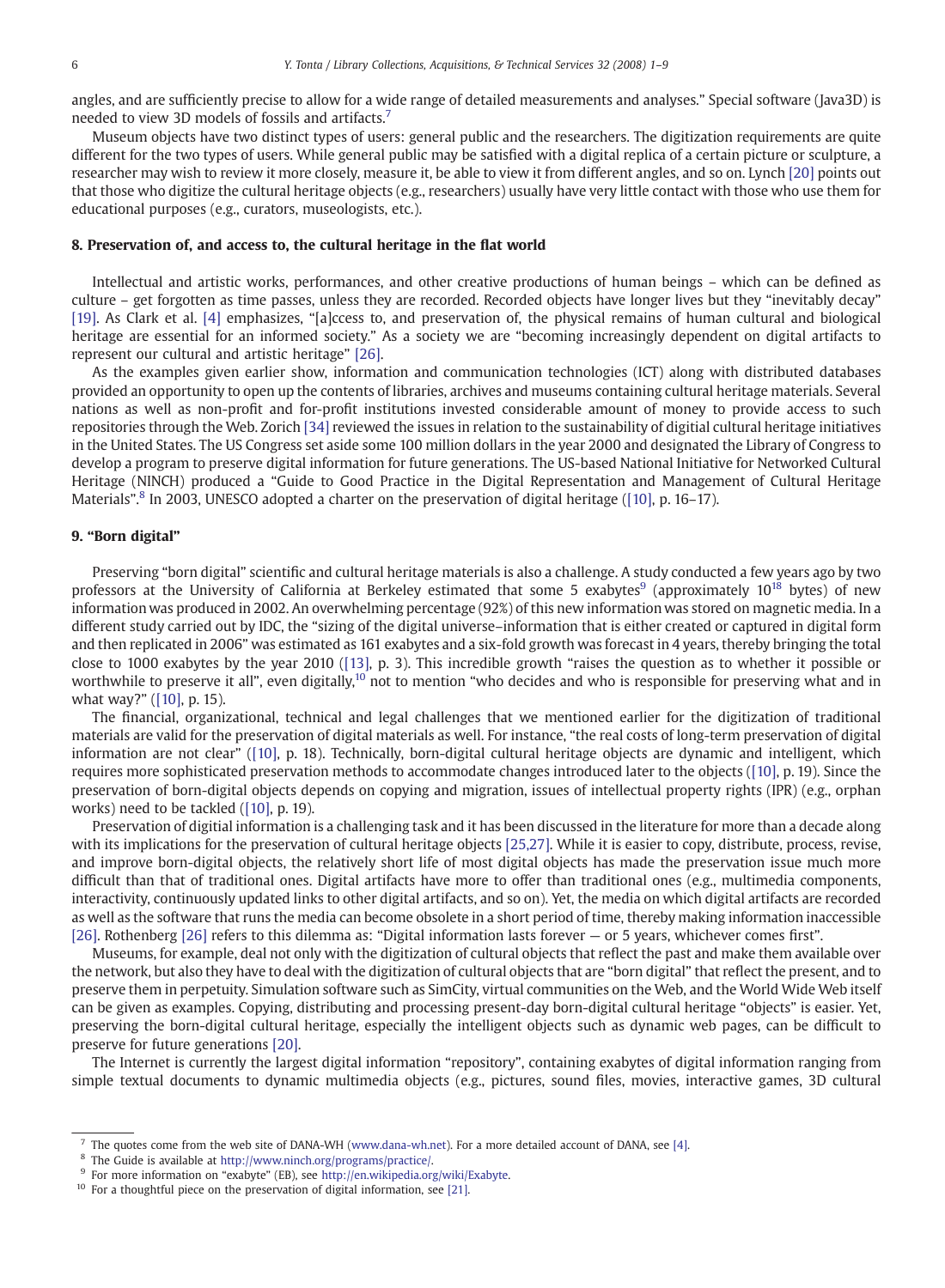heritage objects). Kahle [\[14\]](#page-7-0) attempted to "preserve the Internet" and developed the largest database in the world: the Internet Archive (the so called Wayback Machine) [\(www.archive.org](http://www.archive.org)). Built by Alexa Internet [\(www.alexa.com](http://www.alexa.com)), the Internet Archive currently has 85 billion web pages indexed.<sup>11</sup> Alexa Web Search Platform (websearch.alexa.com), released in December 2005, is "one of the largest and most complete repositories of Web content ever assembled". Alexa crawlers take snapshots of the Web regularly (daily for the popular Web content, every 2 months for a broad cross-section of the Web), each crawl consisting of 1.6 Terabytes of Web content spanning 4.5 billion pages from over 16 million sites.<sup>12</sup> Alexa crawlers also record data regularly on the infamous "404 not found" pages, and it appears that terabytes of digital information get lost continuously [\[19\]](#page-8-0).

Several methods have been suggested in the past to deal with the preservation of digital information, ranging from digital archeology to copying or migrating contents of the old media onto newer ones, from emulation to making multiple copies of the same object available on the distributed network (e.g., LOCKSS) to time capsule technologies. It is not clear yet if these methods would be a panacea to the long-term preservation of digital information. While new methods and techniques have been contemplated to tackle the long-term preservation issue, there is no doubt that some digital information including digital cultural heritage objects that are available through the Internet have to be preserved for posterity. Unless we develop satisfactory methods to solve the long-term preservation of all kinds of digital information, libraries, archives and museums cannot become truly virtual destinations and function in the flat world. The loss of precious digital information and digital cultural heritage resources may well trigger the beginning of what is called "the digital dark age" [\[16,2\]](#page-8-0).

#### 10. Digitization of cultural heritage in Europe

Europe has been active in the digitization of cultural heritage resources as they are seen as having "fundamental value for Europe's present and future". Digital cultural heritage resources comprise both digital substitutes of original objects and borndigital objects existing only in digital form. The European Union (EU) supported several digitization projects under its Information Society Technologies (IST) programme. DIGICULT (Digital Heritage and Cultural Content Programme of the European Commission) has been running as a thematic priority area in both the 5th and 6th Framework Programmes for Research and Technological Development (1998–2006).<sup>13</sup> A number of European-wide projects such as CALIMERA (Cultural Applications: Local Institutions Mediating Electronic Resources), COINE (Cultural Objects in Networked Environments), ERPANET (Electronic Resources Preservation and Access Network), and NEDLIB (Networked European Digital Library) have been introduced to preserve cultural heritage and make it available over the network. More recently, the European Commission (EC) has announced its "i2010: Digital Libraries Initiative" with the motto of "Europe's Cultural and Scientific Heritage at a Click of a Mouse". "The essence of the initiative lies in the online availability of the heritage…[It] aims at making Europe's diverse cultural and scientific heritage…easier and more interesting to use online for work, leisure and/or study".<sup>14</sup>

Digitization of cultural heritage resources is also at the forefront of the 7th Framework Programme. EC has recently (24 August 2006) adopted a "Recommendation on the Digitisation and Online Accessibility of Cultural Material and Digital Preservation"<sup>15</sup> in which Commission urges Member States to tackle three main areas: 1) Digitization of content by setting up large scale digitization facilities; 2) Online accessibility by promoting the development of the European Digital Library as the multilingual access point to Europe's cultural heritage; and 3) Digital preservation by establishing national strategies and plans for the long-term preservation of and access to digital material $16$ .

Prepared as an annex to the EC's Communication "i2010: Digitial Libraries", a staff working document explains why the European Commission concentrates on the digitization of cultural heritage resources [\[10\].](#page-7-0) Members of Union spent more than 14 billion Euro for libraries, archives and museums as cultural heritage organizations. Content industries constitute 5% of Europe's GDP. Cultural heritage institutions give more to library users and to the society in general than what they get as government funding. "Digitization of the content resources held by libraries, archives and museums, and making them available electronically could considerably increase their economic impact." [\(\[10\],](#page-7-0) p. 4).

The working document also discusses the financial, organizational, technical and legal challenges that need to be tackled to streamline the digitization process. Digitization is expensive: it costs about 8–12 Euro to digitize a book. Establishing a Europewide "digitize once, distribute widely" policy that will guide the digitization initiatives in EU countries is quite challenging. Making digital copies is not enough to create a European Digital Library. Technical issues such as interoperability between libraries, metadata creation and developing search technologies need to be resolved [\[10\]](#page-7-0), p. 8). EU has spent some 50 million Euro between 2002 and 2005 for projects to tackle these issues (e.g., MINERVA<sup>17</sup>). The European Library Project covers 150 collections representing 11 million records and digitized objects and items ([\[10\],](#page-7-0) p. 10).

The working document approaches the digitization of cultural heritage materials from two fronts: digitization of past materials (analog) and present materials (born-digital materials). The former is called "a future for the past" while the latter "a future for the present" [\(\[10\],](#page-7-0) p. 13–14). The challenges for the former are already mentioned above. Despite several ongoing digitization

<sup>11</sup> [http://www.archive.org/web/web.php.](http://www.archive.org/web/web.php)

<sup>12</sup> <http://www.alexa.com/site/company/technology>.

<sup>13</sup> See <http://cordis.europa.eu/ist/ka3/digicult/>.

<sup>14</sup> [http://europa.eu.int/information\\_society/activities/digital\\_libraries/index\\_en.htm.](http://europa.eu.int/information_society/activities/digital_libraries/index_en.htm)

<sup>15</sup> [http://ec.europa.eu/information\\_society/newsroom/cf/itemdetail.cfm?item\\_id=2782](http://ec.europa.eu/information_society/newsroom/cf/itemdetail.cfm?item_id=2782).

<sup>16</sup> [http://europa.eu.int/information\\_society/activities/digital\\_libraries/cultural/actions\\_on/policy\\_actions/index\\_en.htm.](http://europa.eu.int/information_society/activities/digital_libraries/cultural/actions_on/policy_actions/index_en.htm)

<sup>17</sup> For more information on MINERVA (Ministerial Network for Valorising Activities in Digitisation), see [http://www.minervaeurope.org/.](http://www.minervaeurope.org/)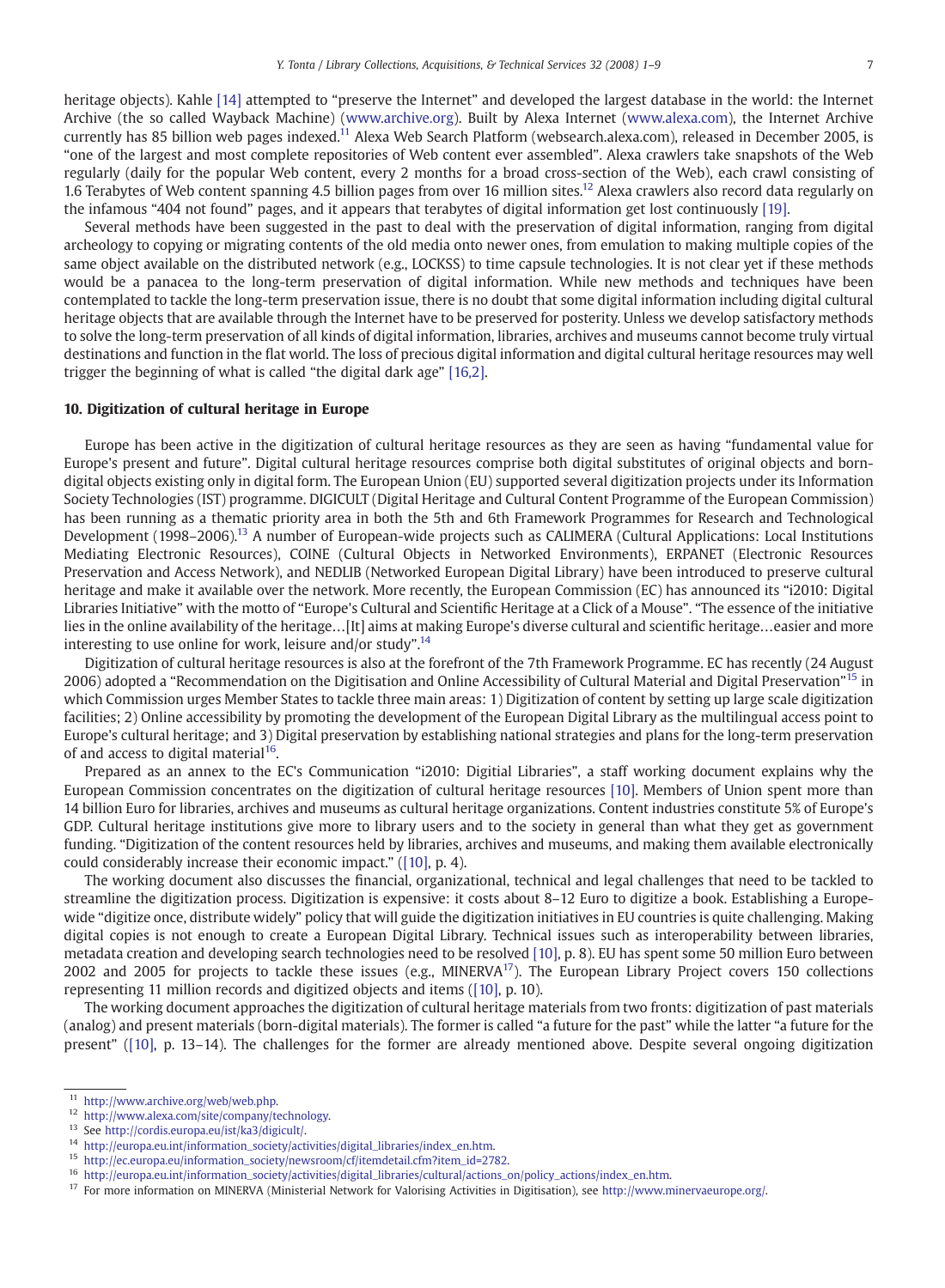<span id="page-7-0"></span>initiatives, it is estimated that only a small fraction (between 1% and 2%) of total collections in EU libraries, archives and museums have been digitized so far ([10], p. 5). It is estimated that "the total cost of preserving the world's audio-visual archives by simple format transfer would be around 100 billion Euro" ([10], p. 14).

As part of the i2010 policy, EC funded the Europeana [\(www.europeana.eu\)](http://www.europeana.eu) – Europe's digital library, museum and archive – under the eContentplus programme. The Europeana aims to provide online access to the digital content of European museums, libraries, archives and audio-visual collections and involves 90 representatives of European heritage and knowledge institutions including 20 national libraries. The prototype website will be launched in November 2008 "giving users direct access to some 2 million digital objects, including film material, photos, paintings, sounds, maps, manuscripts, books, newspapers and archival papers" through a multilingual user interface. The number of digital objects available through the Europeana portal will reach 6 million by the year 2010.18

#### 11. Conclusion

"What we find changes who we become" [\[22\].](#page-8-0) The main issue is centred on where we look at first for what we search. We are increasingly turning to the Web in the flat world to look for information or services. What we look for may be as varied as ordering a pizza to eat, an MP3 file of a song to listen to, the full-text of a novel or the video of a movie that we wish to download from Amazon to read/view, or a 3D model of Michelangelo's David to view and to do research on. Services offered by Google may give an idea as to the wide range of searches that users perform on the Web (e.g., Google Scholar, Images, Groups, Maps, News, Video, Earth, Book Search, Blog Search, Answers, Froogle, Fight, and many others).

What we find in libraries and museums changes who we become, too. Yet, these repositories are no longer the first stops of users when searching for information, even though they may still offer the best and most authoritative resources and services. Almost 90% of users consult search engines first. Users still stop by because the overwhelming majority of traditional sources such as books, local collections and cultural heritage resources are not on the Web yet and they can be found only in libraries and museums. But this might change soon. Library and museum resources and services need to be conveniently available on the network.

To conclude, then, in order for libraries and museums to become indispensable virtual destinations in the vast digital information landscape, they must move their resources and services to the network as quickly as possible and restructure themselves accordingly. They should strive to play an important role in users' increasingly networked work, learning, and living environments and compete with other web-based services. The issue of long-term preservation of digital information needs to be tackled. This appears to be the "sine qua non" of the survival of libraries and museums in the flat world.

#### Acknowledgments

I am grateful to Professor Mícheál Mac an Airchinnigh, Trinity College, University of Dublin, for his meticulous reading of an earlier draft of this paper, and thankfully acknowledge the comments of the two anonymous reviewers.

#### References

- [1] Apps, A., & MacIntyre, R. (2006). Why OpenURL? D-Lib Magazine, 12(5). (Online). Retrieved, 3 May 2008, from [www.dlib.org/dlib/may06/apps/05apps.html](http://www.dlib.org/dlib/may06/apps/05apps.html)
- [2] Bergeron, B. (2002). Dark Ages II: When the digital data die. Upper Saddle River, N.J: Prentice Hall. [3] Calhoun, K. (2006). The changing nature of the catalog and its integration with other discovery tools. (Final report prepared for the Library of Congress. March 17, 2006). Retrieved, 3 May 2008, from [www.loc.gov/catdir/calhoun-report-](http://www.loc.gov/catdir/calhoun-report-final.pdf)final.pdf
- [4] Clark, J. T., Slator, B. M., Perrizo, W., LandrumIII, J. E., Frovarp, R., Bergstrom, A., Ramaswamy, S., & Jockcheck, W. (2002). Digital archive network for anthropology. Journal of Digital Information, 2 (4) #107. (Online) Retrieved, 3 May 2008, from <http://jodi.tamu.edu/Articles/v02/i04/Clark/>
- [5] De Groote, S. L., Hitchcock, K., & McGowan, R. (2007). Trends in reference usage statistics in an health sciences library. Journal of the Medical Library Association, 95 (1), 23–30.
- [6] Dempsey, L. (2005, July 5). The inside out library: libraries in the age of Amazoogle. (presentation slides). LIBER 34th Annual Conference: Pre-conference on 'Converging and Dissolving the University Library'. 5 July 2005. The Netherlands: University Library of Groningen (Online). Retrieved, 3 May 2008, from [www.](http://www.oclc.org/research/presentations/dempsey/liber.ppt) [oclc.org/research/presentations/dempsey/liber.ppt](http://www.oclc.org/research/presentations/dempsey/liber.ppt)
- [7] Dempsey, L. (2005, October 19). The Library and the network: flattening the library and turning it inside out. (presentation slides). Access 2005 Conference, 19 October 2005. Edmonton, Alberta, Canada, (Online). Retrieved, 3 May 2008, from <http://www.oclc.org/research/presentations/dempsey/edmonton.ppt>
- [8] Dempsey, L. (2006a, July). The library catalogue in the new discovery environment: Some thoughts. Ariadne, No. 48. (Online). Retrieved, 3 May 2008, from <http://www.ariadne.ac.uk/issue48/dempsey/>
- [9] Dempsey, L. (2006b, February). The (digital) library environment: Ten years after. Ariadne, No. 46. (Online). Retrieved, 3 May 2008, from [http://www.ariadne.](http://www.ariadne.ac.uk/issue46/dempsey/intro.html) [ac.uk/issue46/dempsey/intro.html](http://www.ariadne.ac.uk/issue46/dempsey/intro.html)
- [10] European Commission (2005). Staff working document. Annex to the Communication from the Commission "i2010: Digital Libraries." COM(2005) 465. Retrieved, 3 May 2008, from [http://europa.eu.int/information\\_society/activities/digital\\_libraries/doc/communication/annex1\\_en.pdf](http://europa.eu.int/information_society/activities/digital_libraries/doc/communication/annex1_en.pdf)
- Friedman, T. L. (2005). The world is flat: A brief history of the globalized world in the 21st century. London: Penguin Group
- [12] Hemminger, B., Bolas, G., & Schiff, D. (2005). Capturing content for virtual museums: from pieces to exhibits. Journal of Digital Information, 6 (1) Article No. 313. (Online). Retrieved, 3 May 2008, from <http://jodi.tamu.edu/Articles/v06/i01/Hemminger/>
- [13] IDC (2007, March). The expanding digital universe: a forecast of worldwide information growth through 2010. (An IDC white paper sponsored by EMC). (Online). Retrieved, 3 May 2008, from <http://www.emc.com/collateral/analyst-reports/expanding-digital-idc-white-paper.pdf>
- [14] Kahle, B. (1997, March). Preserving the Internet. Scientific American, 276 (3), 82-83.
- [15] Kohl, D. (2006). Where's the library? (Editorial). The Journal of Academic Librarianship, 32 (2), 117–118.

<sup>&</sup>lt;sup>18</sup> Information in this paragraph comes from the Europeana website (<http://www.europeana.eu>).